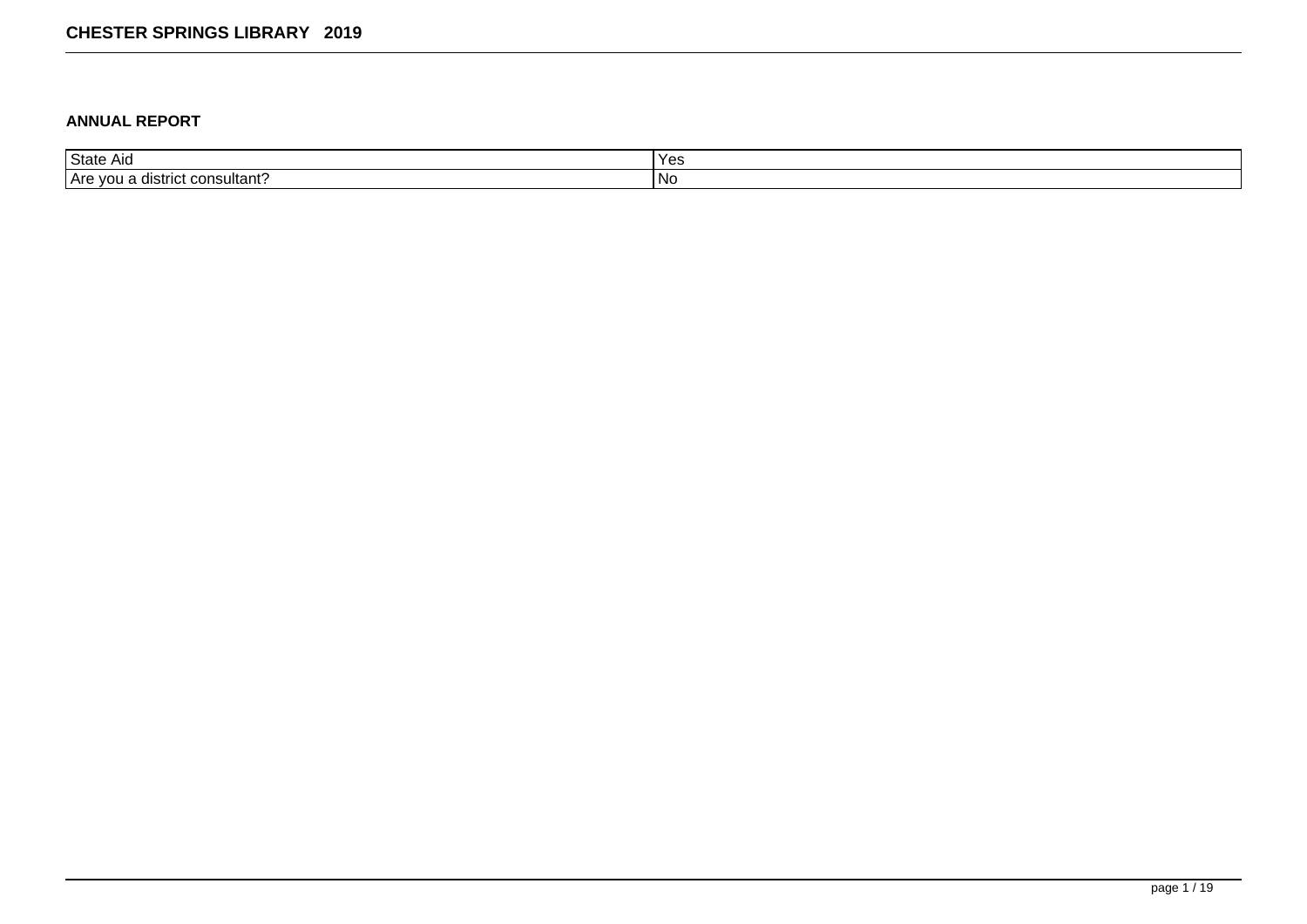### **GENERAL INFORMATION**

| 1. Library AUN/LIBID Number                                                     | 924152045                                                 |
|---------------------------------------------------------------------------------|-----------------------------------------------------------|
| 2. Library Legal Name                                                           | <b>CHESTER SPRINGS LIBRARY</b>                            |
| 3. Report Period Start Date                                                     | 01/01/2019                                                |
| 4. Report Period End Date                                                       | 12/31/2019                                                |
| 5. Mailing Address                                                              | 1709 ART SCHOOL ROAD                                      |
| 6. City/Town                                                                    | <b>CHESTER SPRINGS</b>                                    |
| 7. State                                                                        | PA                                                        |
| $8.$ Zip                                                                        | 19425                                                     |
| 9. Street Address                                                               | 1709 ART SCHOOL ROAD                                      |
| 10. City/Town                                                                   | <b>CHESTER SPRINGS</b>                                    |
| 11. State                                                                       | PA                                                        |
| 12. Zip                                                                         | 19425                                                     |
| 13. Library Telephone Number                                                    | 6108279212                                                |
| 14. Year Library Founded                                                        | 1977                                                      |
| 15. Current Library Director's Name                                             | Nancy Niggel                                              |
| 16. Current Library Director's Certification Level                              | PA Dept. of Education-Professional                        |
| 17.PA Dept. of Education Professional Personnel ID (PPID) Number                | 3126107                                                   |
| 18. Appointment Date of Current Library Director (MM/YYYY)                      | 09/2018                                                   |
| 19. Current Library Director's Email Address                                    | nniggel@ccls.org                                          |
| 20. Library Region                                                              | <b>SOUTHEAST</b>                                          |
| 21. Library District                                                            | <b>CHESTER</b>                                            |
| 22. County                                                                      | <b>CHESTER</b>                                            |
| 23. If the Library is Part of a Library System, Select the Library System Name  | <b>Chester County Library System</b>                      |
| 24. Is the Library Incorporated as a Pennsylvania Not-For-Profit Corporation?   | Yes                                                       |
| 25. Does the Library have 501(c)(3) tax-exempt status under IRS Code of 1986?   | Yes                                                       |
| 26.Is the Library a Department of County or Local Government?                   | <b>No</b>                                                 |
| 27. WebPLUS Identification number                                               | PA0358                                                    |
| 28. Interlibrary Relationship Code                                              | Member of a Federation or Cooperative                     |
| 29. Legal Basis Code                                                            | Non-profit Association or Agency                          |
| 30. Administrative Structure Code                                               | Administrative Entity with a Single Direct Service Outlet |
| 31. FSCS Public Library Definition                                              | Yes                                                       |
| 32. Geographic Code                                                             | Other                                                     |
| 35. Population of all Municipalities Claimed for State Aid. System headquarters | 4,024                                                     |
| report zero unless claiming a portion of system population.                     |                                                           |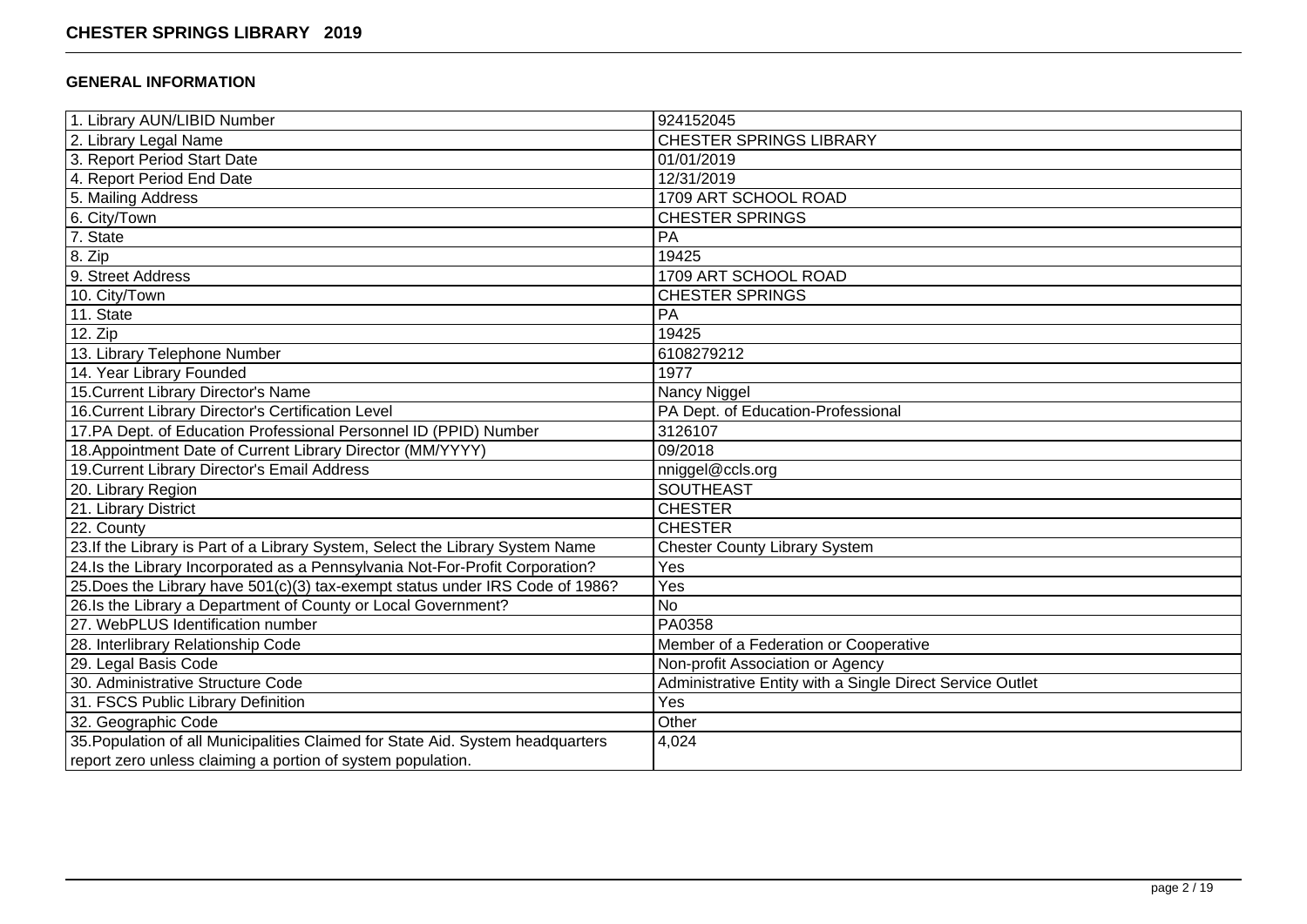# **Municipal Population - Forward changes to ra-stateaid@pa.gov**

| Summary |                                   | 4,024                                          |
|---------|-----------------------------------|------------------------------------------------|
|         | '36a.<br>' name<br>. Municipality | 36b.<br>$\overline{\phantom{0}}$<br>Population |
|         | <b>West Pikeland</b><br>Township  | 4,024                                          |

#### **Outlets**

| 37. Did your Service Area Change From Previous Report? If YES contact the State | TYes  |
|---------------------------------------------------------------------------------|-------|
| l Aid Office.                                                                   |       |
| 138. Number of Central Libraries                                                |       |
| 139. Number of Branches                                                         |       |
| 140. Number of Bookmobiles.                                                     |       |
| 41. Size of Main Library Building                                               | 2,250 |

### **Legislative Districts**

| 'Total<br>I number of State House legislative districts served '                 |  |
|----------------------------------------------------------------------------------|--|
| <b>Total</b><br>I number of State Senate legislative districts served $\epsilon$ |  |
| 'T∩tal<br>: Federal House legislative districts served<br>I number of            |  |

### **State House**

| ໍ່<br><sup>1</sup> State<br>district #<br>. House leaislative<br>.<br>16. |  |
|---------------------------------------------------------------------------|--|
|---------------------------------------------------------------------------|--|

## **State Senate**

| l State<br>legislative<br>district<br>Senate | 1 C |
|----------------------------------------------|-----|

### **Federal House**

| . .<br>district $#$<br>'Federai<br>l House leɑislative⊣ |  |
|---------------------------------------------------------|--|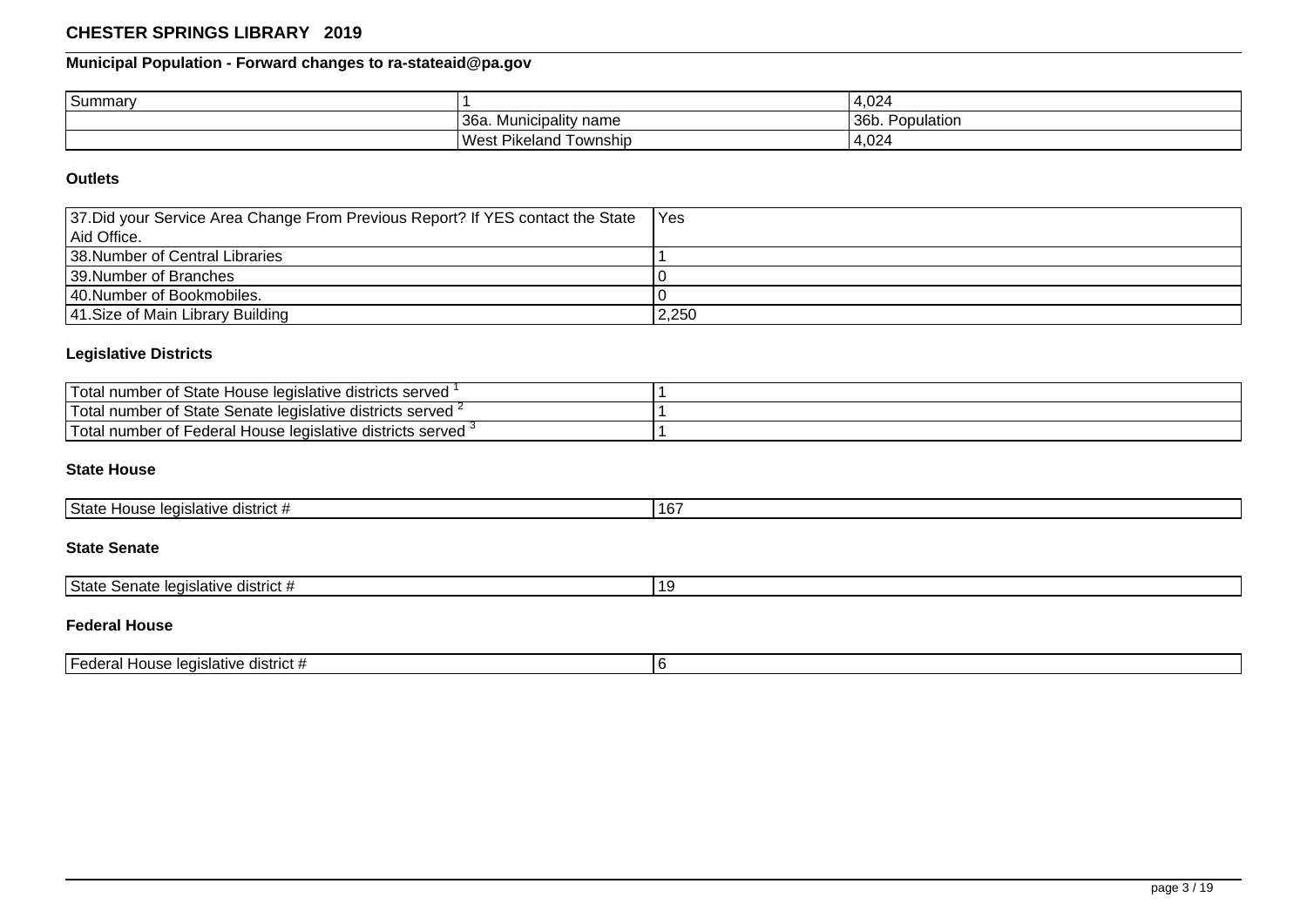### **SERVICES**

| 42. Total registered Users at the end of the year                                      | 1,273    |
|----------------------------------------------------------------------------------------|----------|
| 43. Public Service Hours Per Week for Reporting Library                                | 50.00    |
| 44. Public Service Hours Per Weekend Period for Reporting Library                      | 10.00    |
| 45a. Is this the Schedule For the Entire Year?                                         | Yes      |
| 45b. If No, explain the alternate schedule. Give details of the dates, total hours and |          |
| total weekend hours.                                                                   |          |
| 46. Total Annual Public Service Hours For the Main Library                             | 2,441.00 |
| 47. Total Annual Public Service Hours For All Outlets Combined. (main library,         | 2,441.00 |
| branches and bookmobiles)                                                              |          |
| 48. Number of Weeks During the Year the Library is Open to the Public.                 | 52       |
| 49. Reference Questions Received Annually                                              | 2,574    |
| 50. Annual Number of Library Visits                                                    | 23,919   |

## **LIBRARY MATERIAL USE**

| 51. Circulation of Children's Materials                                         | 19,343 |
|---------------------------------------------------------------------------------|--------|
| 52 Circulation of Physical Items                                                | 31,147 |
| 52a. Circulation of Electronic Materials (e-books, video download, audio files) | 16,776 |
| 52b. Total Circulation of Materials (Question 52 + 52a)                         | 47,923 |
| 152c. Retrieval of Electronic Information                                       |        |
| 152d. Total Electronic Content Use                                              | 16.776 |
| 152e. Total Collection Use                                                      | 47,923 |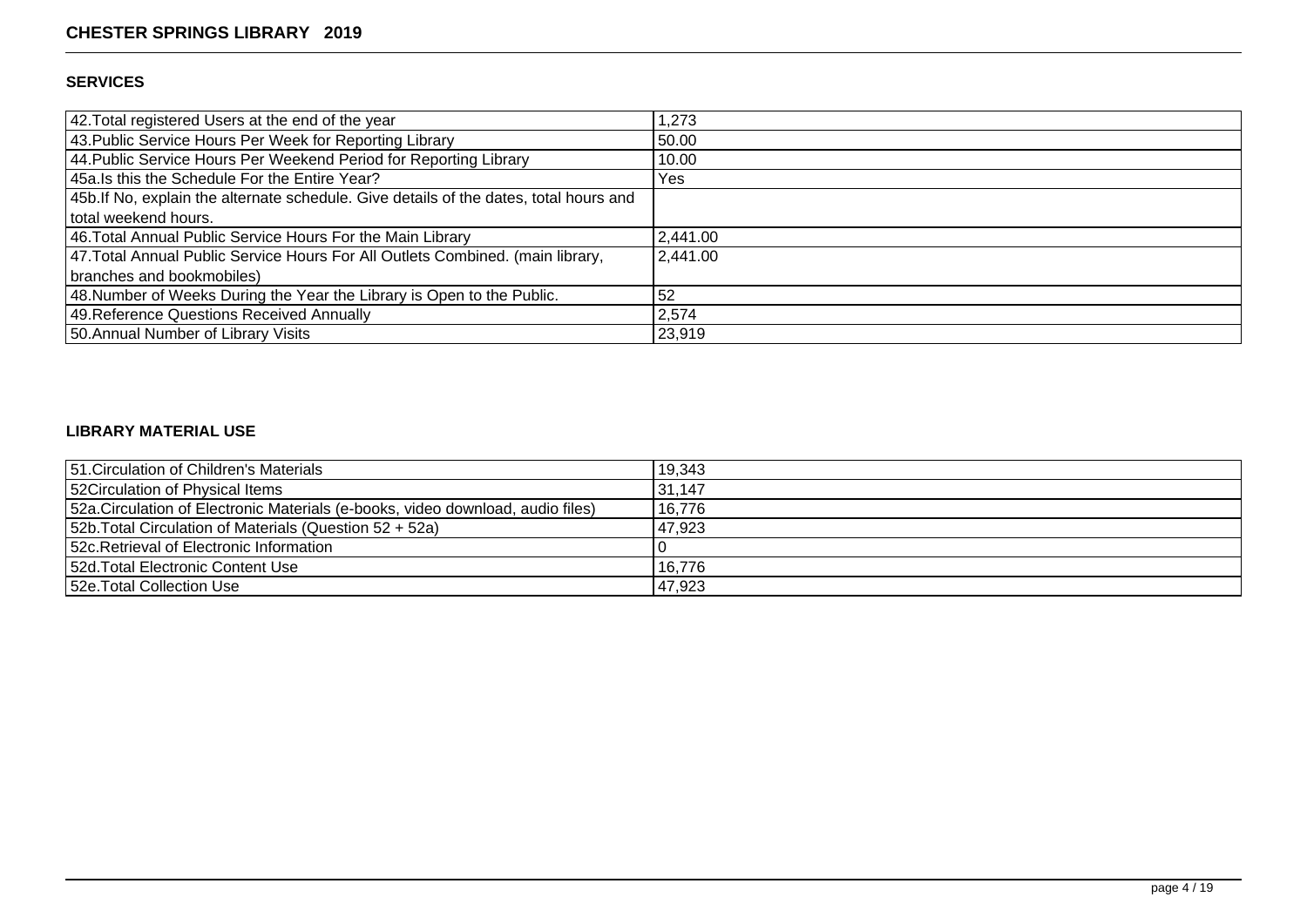### **PERSONNEL**

| 53. What is the Base Number of Hours for Full Time Equivalent at the library?      | 35.00                                           |
|------------------------------------------------------------------------------------|-------------------------------------------------|
| Pennsylvania library regulations require that a minimum of 35 hours per week be    |                                                 |
| used in calculating full time equivalent (FTE) staff.                              |                                                 |
| 54. Hours Worked Per Week by all paid staff with an MLS from an ALA accredited     | 37                                              |
| program <sup>4</sup>                                                               |                                                 |
| 55. Total ALA-MLS FTE Staffing (State standards)                                   | 1.06                                            |
| 56. Total ALA-MLS FTE Staffing (Federal reporting)                                 | 0.93                                            |
| 57. Hours Worked Per Week by all paid staff with MLS from a Non-ALA accredited     | 0                                               |
| program.                                                                           |                                                 |
| 58. Total MLS Non-ALA FTE Staffing (State standards)                               | 0.00                                            |
| 59. Total MLS Non-ALA FTE Staffing (Federal reporting)                             | 0.00                                            |
| 60. Hours Worked Per Week by all paid staff with the Title of Librarian. (Do not   | 0                                               |
| include hours reported in Q54 and Q57)                                             |                                                 |
| 61. Total FTE Staffing for Title of Librarian (State standards)                    | 0.00                                            |
| 62. Total Librarian FTE Staffing (Federal reporting)                               | 0.00                                            |
| Total Librarian FTEs (State standard)                                              | 1.06                                            |
| Total Librarian FTEs (Federal reporting)                                           | 0.93                                            |
| 63. Hours Worked Per Week by all Other Paid Staff (exclude janitorial, maintenance | 55                                              |
| and security)                                                                      |                                                 |
| 64. Total Other Paid Staff FTE Staffing (State standards)                          | 1.57                                            |
| 65. Total Other Paid Staff FTE Staffing (Federal reporting)                        | 1.38                                            |
| 66. Hours Worked Per Week by Volunteers whose responsibilities are related to the  | 4                                               |
| daily delivery of library service.                                                 |                                                 |
| 67. Total Volunteer FTE Staffing (State standards)                                 | 0.11                                            |
| 68. Total FTE Staffing for Library (State standards)                               | 2.74                                            |
| 69. Hours Worked Per Week by Janitorial, Maintenance and Security Staff.           | 0                                               |
| 70. Total Janitorial, Maintenance and Security FTE Staffing (Federal reporting)    | 0.00                                            |
| 70a. Library Director - Hours Worked Weekly (New Question) <sup>5</sup>            | 37.5                                            |
| 71. Total Hours of Continuing Education Attended by the Director                   | 47.0                                            |
| 71a. Director's Continuing Education Documentation Upload                          | NNiggel_CEU_2019_ChesterSpringsLibrary_CCLS.pdf |
| 72. All Paid Staff Working at Least 20 Hours Per Week are Required to Attend Six   | Yes                                             |
| Hours of Continuing Education Every Two Years. Has this requirement been met?      |                                                 |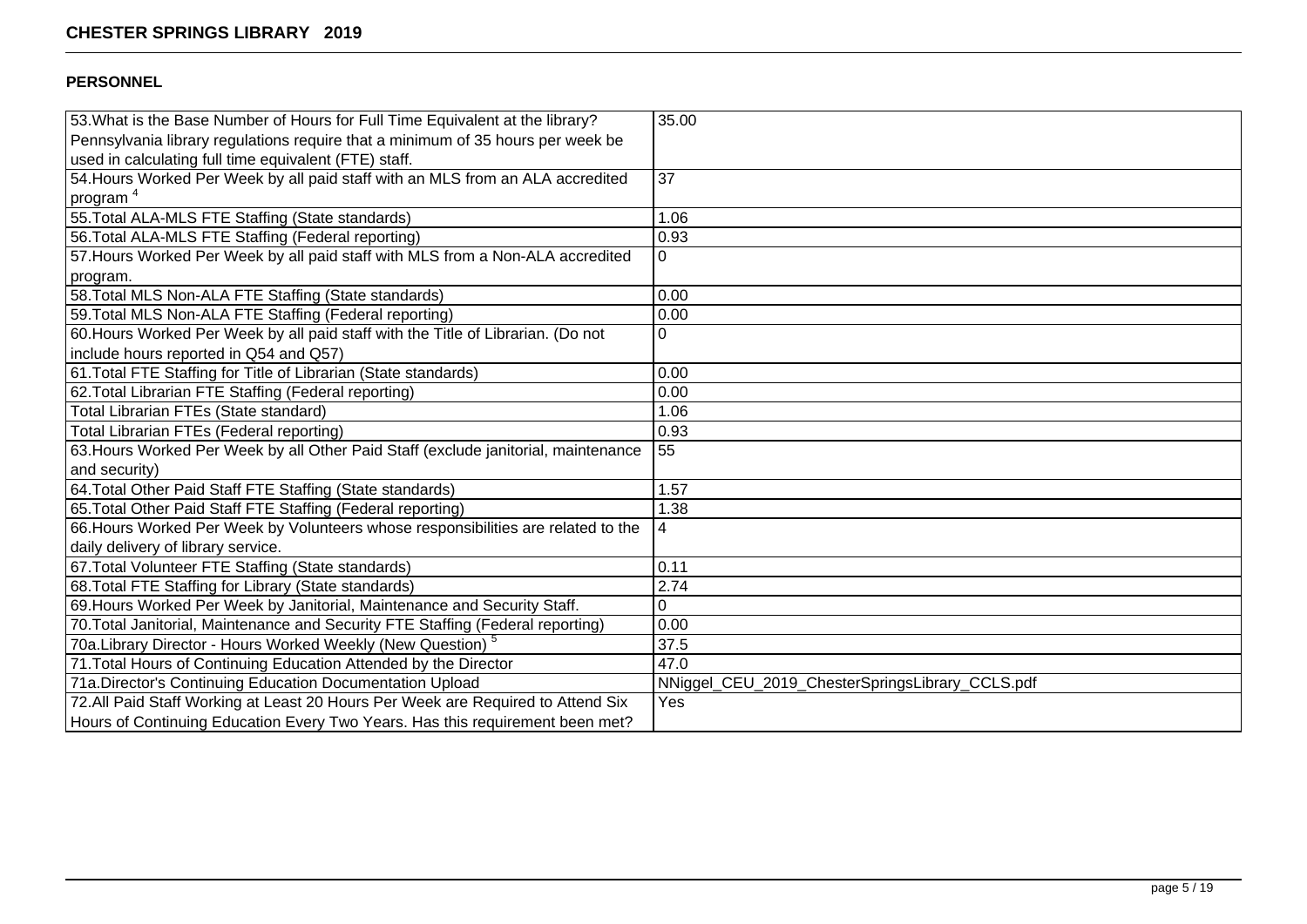#### **73. Salary and Staff Information**

Report filled positions as of the last day of the reporting period. If more than one staff person is responsible for more than one department, determine which responsibility is primary and report full-time data in that category, leaving the other categories blank. If there is more than one branch librarian, enter the data that most closely represents the typical branch librarian position.

AN ENTRY FOR "LIBRARY DIRECTOR - HOURS WORKED WEEKLY" IS MANDATORY.

|                               | <b>Current Annual Salary</b> | PA Department of<br><b>Education Certification</b> | Gender | Number of Years in<br>Position | Hours Worked Weekly |
|-------------------------------|------------------------------|----------------------------------------------------|--------|--------------------------------|---------------------|
|                               |                              | Level                                              |        |                                |                     |
| System Administrator          |                              |                                                    |        |                                |                     |
| <b>Library Director</b>       | \$49,344                     | Professional                                       | Female | 1.25                           | 37.50               |
| <b>District Consultant</b>    |                              |                                                    |        |                                |                     |
| Branch Librarian              |                              |                                                    |        |                                |                     |
| Bookmobile Librarian          |                              |                                                    |        |                                |                     |
| Head of Reference             |                              |                                                    |        |                                |                     |
| Head of Tech. Services        |                              |                                                    |        |                                |                     |
| Head of Circulation           |                              |                                                    |        |                                |                     |
| Head of Children's            |                              |                                                    |        |                                |                     |
| Services                      |                              |                                                    |        |                                |                     |
| Head of Interlibrary Loan     |                              |                                                    |        |                                |                     |
| <b>Technology Coordinator</b> |                              |                                                    |        |                                |                     |

### **Additional Staff Information**

The following questions request the number of individuals that work in each category, not the calculated number of FTEs as requested above.

| fulltime staff?<br>` <sup>7</sup> За<br><sup>,</sup> manv<br>Individuals are employed<br>10W<br>ົດຕ<br>as                          |  |
|------------------------------------------------------------------------------------------------------------------------------------|--|
| 73b.<br>c time staff?<br>' individuals are emploved as part<br>How many                                                            |  |
| 173c<br>vour library<br>considered to be<br>. regular<br>∴volunteers at v<br>≀ manv<br>indiy<br>viduals are c<br>ᅴᄉᅝ<br><b>IUW</b> |  |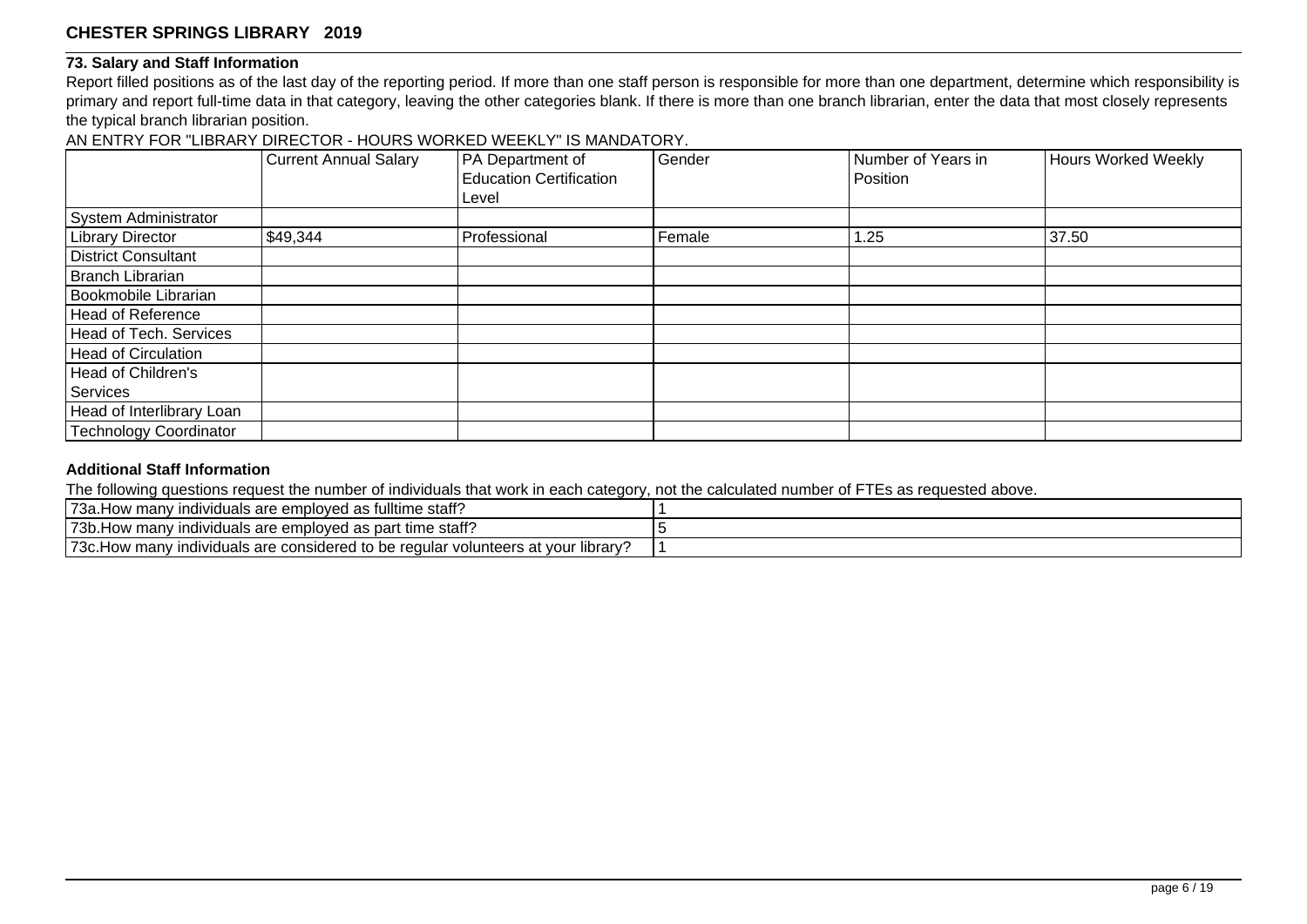#### **LIBRARY COLLECTION**

This section collects data on selected types of materials. It does not cover all materials for which expenditures are reported. Report only items the library has acquired as part of the collection, whether purchased, leased, licensed, or donated as gifts.

| 74. Cataloged Items at the End of the Current Annual Report Period | 17,316 |
|--------------------------------------------------------------------|--------|
| 75. Print Materials                                                | 14,013 |
| 75a. Other Materials (Non-print) (New Question)                    | 3,303  |
| 76. Electronic Books (E-Books)                                     | 29,663 |
| 77. Audio - Physical Units                                         | 1,384  |
| 78. Audio Downloadable Units                                       | 11,286 |
| 79. Video - Physical Units                                         | 1,881  |
| 80. Video - Downloadable Units                                     |        |
| 181. Current Periodical Titles - Print                             | 18     |
| 82. Current Periodical Titles - Electronic                         | 81     |
| 83. Total current periodical titles                                | 99     |
| 84. Current Serial Subscriptions - Print, Including Duplicates     | 18     |
| 85. Local/Other Electronic Collections                             | 21     |
| 86. State Electronic Collections                                   | 108    |

### **INTERLIBRARY LOAN**

| <br>187 <sup>°</sup><br>provided<br><b>Ibranes</b><br>ubrary:<br>$\sim$<br>" " other س<br><b>items</b><br>-Inte<br>iudi | $\sim$ |
|-------------------------------------------------------------------------------------------------------------------------|--------|
| 188<br>libraries<br>other<br>ubrary:<br>items received from<br>$-1$<br>∵ Int∆i<br>iudi                                  | ີ      |

#### **ALL PROGRAMS**

ALL PROGRAMS: Report all programs the library provided in this section, including STEM programs.

| 89a.Number of Annual Library Programs for Preschool Children (ages birth-5)         | 191 |
|-------------------------------------------------------------------------------------|-----|
| 89b. Number of Annual Library Programs for Children (ages 6 - 11)                   | 153 |
| 89. Children's Programs                                                             | 344 |
| 190. Number of Annual Library Programs for Young Adults (ages 12 - 18) <sup>6</sup> | 16  |
| 91. Number of Annual Library Programs for Adults (ages 19+)                         | 57  |
| Total Annual Library Programs                                                       | 417 |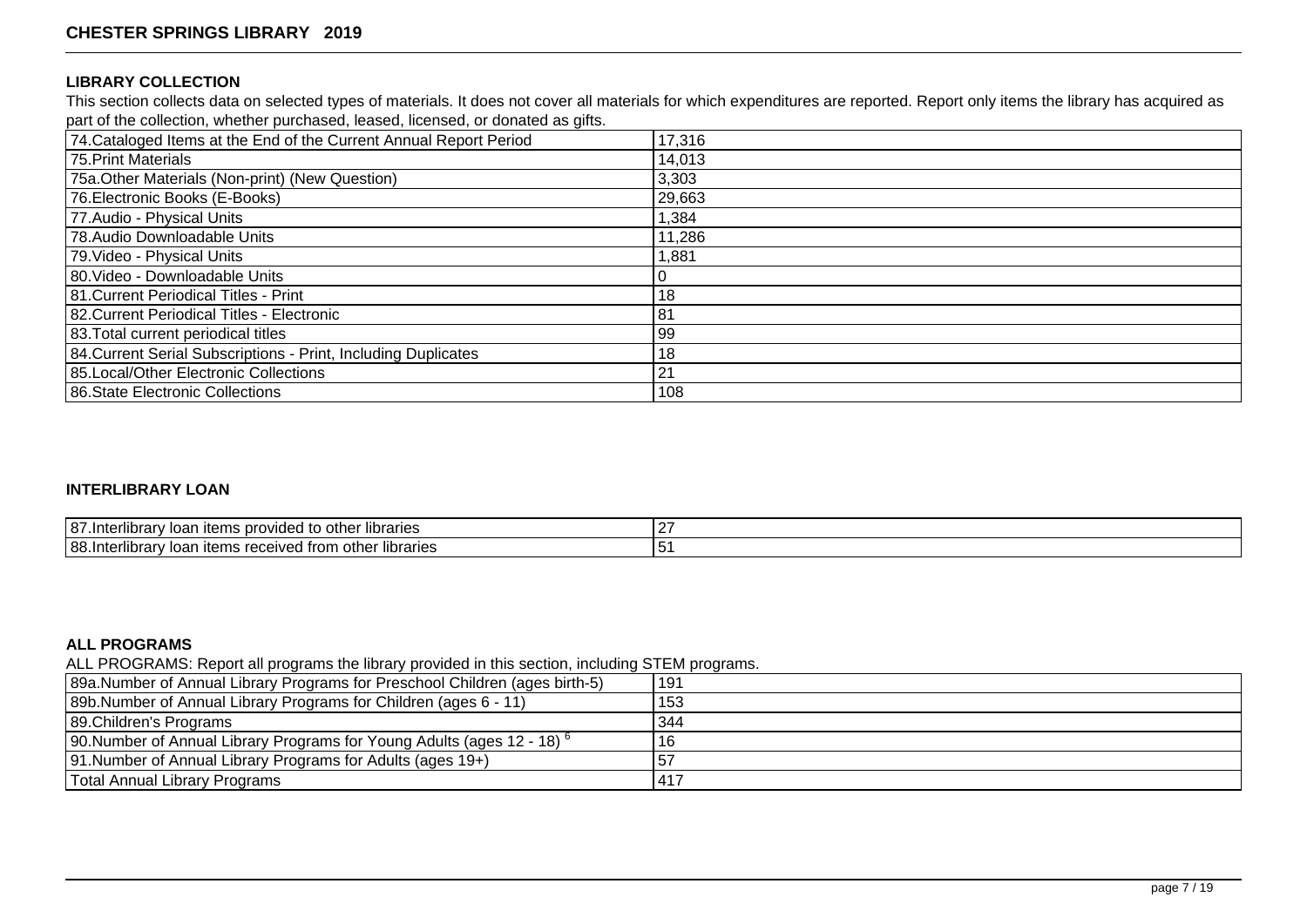### **All Program Attendance**

| 92a. Preschool Children's Program Attendance (ages birth - 5) | 3.432 |
|---------------------------------------------------------------|-------|
| 92aa.Children's Program Attendance (ages 6 - 11)              | 2,871 |
| 92. Children's Program Attendance                             | 6,303 |
| 93. Young Adult Program Attendance                            | 168   |
| 94. Adult Program Attendance                                  | 548   |
| Total Program Attendance                                      | 7,019 |

#### **STEM Related Programs and Attendance**

STEM PROGRAMS: STEM integrates the disciplines of Science, Technology, Engineering and Math into a learning activity.

Report all STEM programs the library provided in this section.

| 94a.Number of annual STEM programs for preschool children (ages birth - 5) | 25    |
|----------------------------------------------------------------------------|-------|
| [94aa.Number of annual STEM programs for children (ages 6 - 11)            | 89    |
| [94b. Number of annual STEM programs for young adults (ages 12 - 18)       |       |
| 94c. Number of annual STEM programs for adults (ages 19+)                  |       |
| 94dChildren's STEM program attendance (ages birth - 5)                     | 315   |
| 94ddChildren's STEM program attendance (ages 6 -11)                        | .547  |
| 94e. Young adult STEM program attendance                                   | 61    |
| 94f. Adult STEM program attendance                                         | 64    |
| Total Annual STEM Programs                                                 | 121   |
| Total Annual STEM Program Attendance                                       | 1,987 |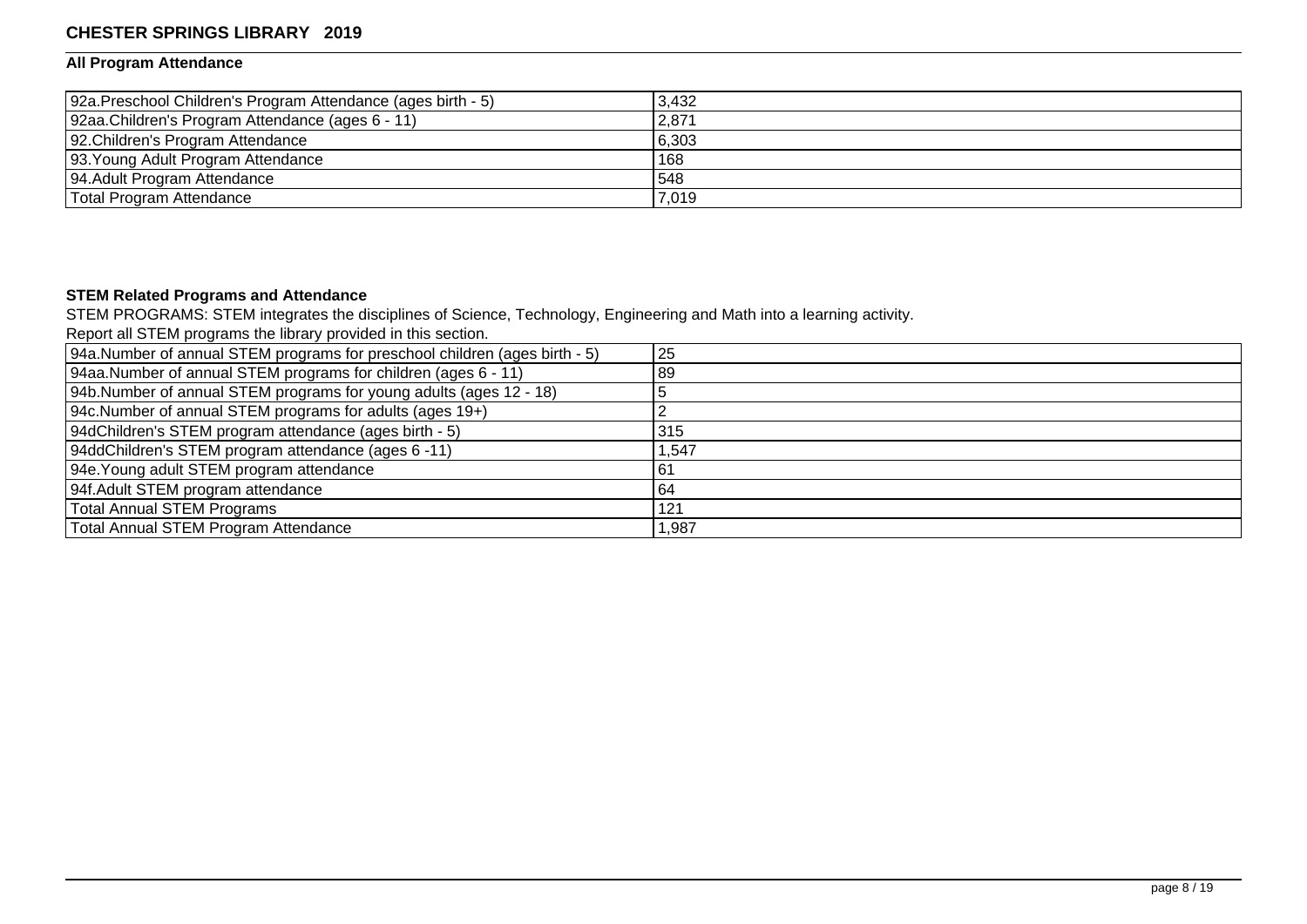## **OTHER ELECTRONIC INFORMATION**

| 95. Number of Internet Computers Provided by the Library For Use by General               |       |
|-------------------------------------------------------------------------------------------|-------|
| Public                                                                                    |       |
| 96. Number of Uses (Sessions) of Public Internet Computers per Year                       | 972   |
| 97. Does the Library Provide Wireless Internet Connection to the Public?                  | Yes   |
| 97a. Is a log-in required to access the wireless network?                                 | No    |
| 98.Number of Sessions of Wireless Internet Connection per Year <sup>7</sup>               | 640   |
| 98b. Report the "YEARLY" number of visits, by all users, to the library WEBSITE           | 6,164 |
| (New Question).                                                                           |       |
| 99. Does the Library have an "Acceptable Use Policy for the Internet" as set forth by Yes |       |
| the Child Internet Protection Act, Act 197, of the Commonwealth of Pennsylvania?          |       |
| 99a. Do you have a policy for the use of the wireless network?                            | Yes   |

#### **LIBRARY BOARD**

| 101. How Many Library Board Positions are Specified in the Library's By-laws? |                                             |
|-------------------------------------------------------------------------------|---------------------------------------------|
| 102. Number of Current Library Board Members                                  |                                             |
| 103. Number of Current Library Board Members Appointed by Contributing        |                                             |
| Municipalities                                                                |                                             |
| 103a. Name of the Library Board President                                     | Melissa Geoghegan                           |
| 103a. Board President's Address                                               | 1066 Bodine Road, Chester Springs, PA 19425 |
| 103a. Board President's Email                                                 | chesterspringslibrarytrustees@gmail.com     |
| 103a. Board President's Phone Number                                          | (484) 639-2515                              |

**REVENUE**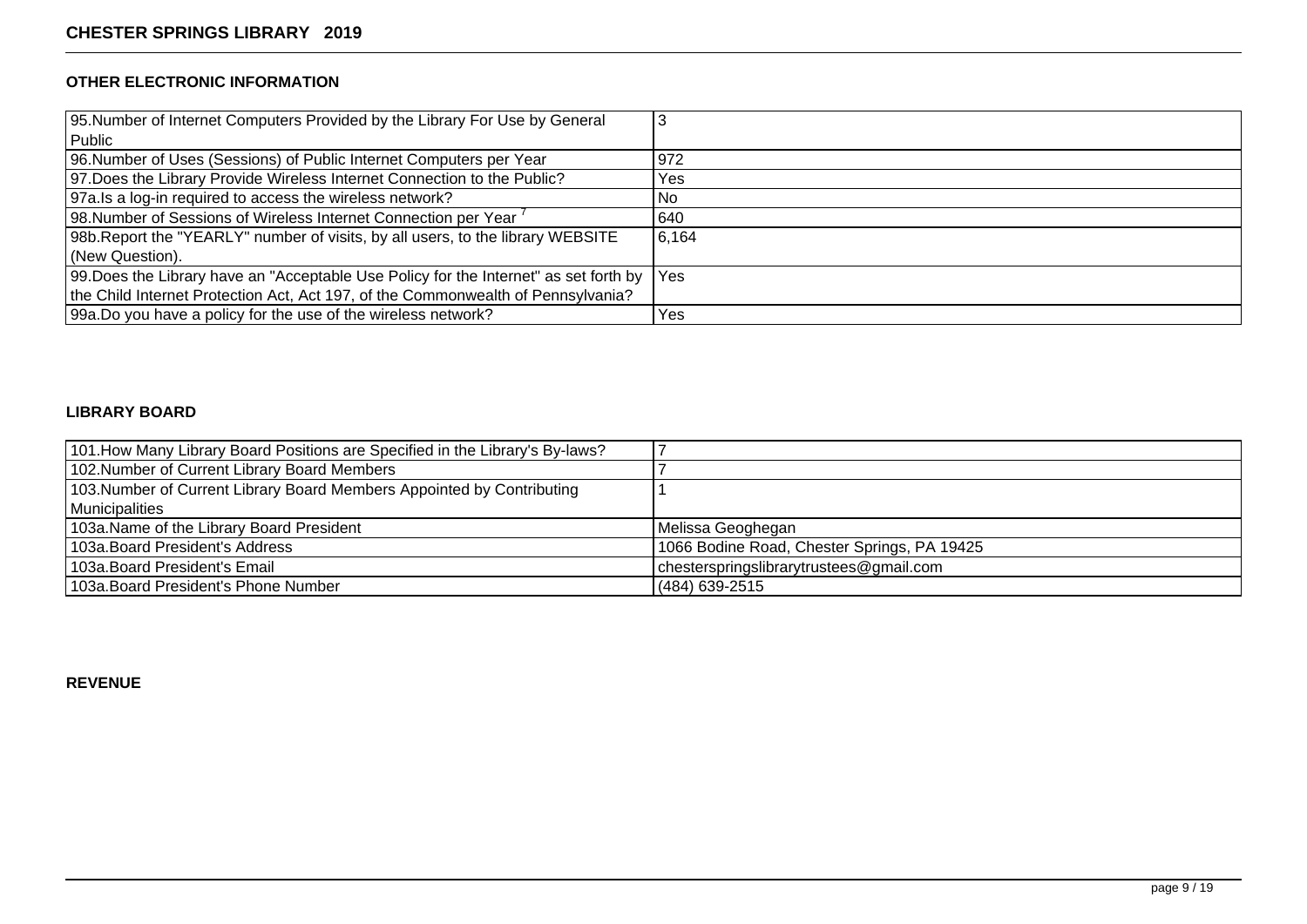## **FEDERAL REVENUE**

| 104.LSTA Revenue<br>- Distributed to Other Libraries                                | ູ        |
|-------------------------------------------------------------------------------------|----------|
| 105.LSTA Revenue<br>E-Received and Retained By Library/System                       | m,<br>æС |
| 106.LSTA Revenue -<br>. - Received and Retained From System or Other L<br>Libraries | \$0      |

# **Federal Employment Program**

| Summary |                                                       | ФU           |
|---------|-------------------------------------------------------|--------------|
|         | —<br>107a.<br>Source.<br>⊏unds<br>$-1$<br>. ovuruc vr | 107b. Amount |
|         |                                                       | งเ           |

# **Total Federal Employment Program**

| 1107c<br>$\sim$<br>. Program<br>-mnl∩vment<br>ا م+م ا<br>. LANAMI '<br>. Racawar<br>ж.<br><b>RECEIVEL</b><br>$1 \cup 11$<br>GUGI GI 1<br> |  |
|-------------------------------------------------------------------------------------------------------------------------------------------|--|
|-------------------------------------------------------------------------------------------------------------------------------------------|--|

| 108. Total Federal Revenue Received for Major Renovations that do Not Add to | $\sqrt{30}$ |
|------------------------------------------------------------------------------|-------------|
| Useable Floor Space, and/or for Major Furniture or Equipment Purchases       |             |
| 109. Total Other Federal Revenue                                             | -SC         |
| 1110. Total Federal Revenue                                                  | -SC         |

# **STATE REVENUE**

**-**

| 1111. State Aid to Public Libraries - Distributed to Other Libraries            | \$0      |
|---------------------------------------------------------------------------------|----------|
| 112. State Aid to Public Libraries - Received and Retained By Library/System    | $\$0$    |
| 112a. District Aid Received by District Library Center reported in Q112 (To be  | \$0      |
| completed by DLC only)                                                          |          |
| 113. State Aid to Public Libraries - Received and Retained From System or Other | \$21,710 |
| Libraries                                                                       |          |
| 114. Keystone Grant Revenue for Non-Routine Maintenance - Received and          | 1\$0     |
| Retained by Library                                                             |          |
| 115. Keystone Grant Revenue for Non-Routine Maintenance - Expended by           | 1\$0     |
| Municipality on Behalf of the Library                                           |          |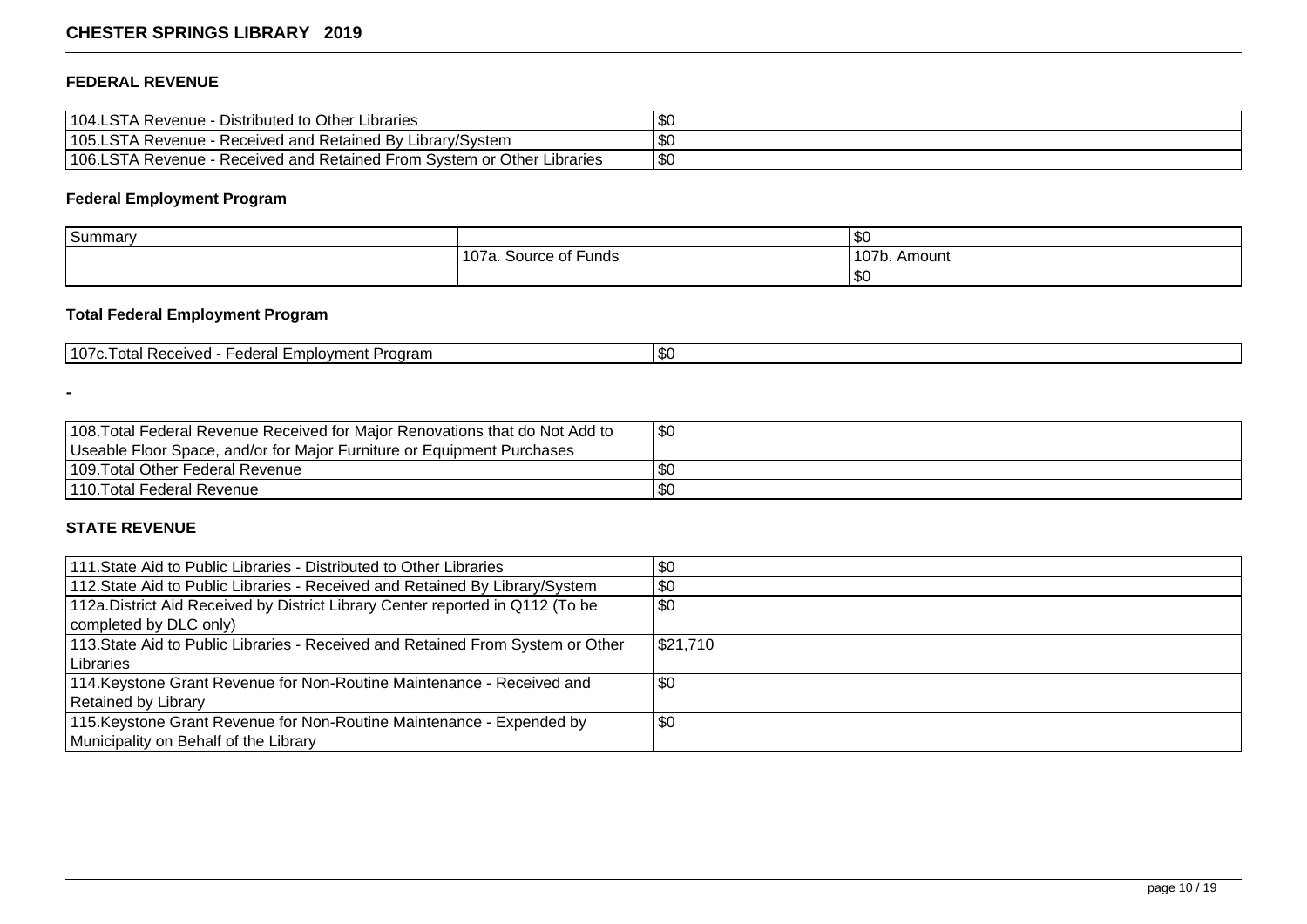#### **State Employment Program Revenue**

| Summary |                                                                        | \$0                                          |
|---------|------------------------------------------------------------------------|----------------------------------------------|
|         | . .<br>س Fundine<br>Source<br>- 4 L -<br>Name<br>ี่ ี่<br>l Od<br>- 11 | $\overline{AB}$<br>. Amount Received<br>16b. |
|         |                                                                        | $\frac{1}{3}$                                |

#### **Total State Employment Program**

| '116c<br>$C+$<br>Employment<br>Prooram<br>l otal Received<br>⊃iale<br>w |  |
|-------------------------------------------------------------------------|--|
|-------------------------------------------------------------------------|--|

#### **Total State Revenue**

| 117. Total State Revenue (Other than Keystone Funds) Received for Major<br>Renovations that do Not Add to Useable Floor Space, and/or for Major Furniture or | <b>\$0</b> |
|--------------------------------------------------------------------------------------------------------------------------------------------------------------|------------|
| Equipment Purchases                                                                                                                                          |            |
| 1118. Total Other State Revenue                                                                                                                              | I SO       |
| 1119. Total State Revenue.                                                                                                                                   | \$21,710   |

#### **LOCAL GOVERNMENT REVENUE**

#### **Local Government Revenue - Received Directly from County, School District, or Municipality**

Include all appropriations DIRECTLY received by the library from the COUNTY, SCHOOL DISTRICT, OR MUNICIPALITY (such as borough, city, or township). SOURCE CODES (120a.iii):

AP = Direct appropriation not based on referendum or a set millage,

APM = Direct appropriation based on millage but not the result of a referendum,

TxREF = Library tax levied as a result of a referendum,

TxAUTH = Library tax levied by authority of the municipal officers without referendum.

| <b>Summarv</b> |                      |                      |                 | 0.3000            | \$0                  | 5116,839                |
|----------------|----------------------|----------------------|-----------------|-------------------|----------------------|-------------------------|
|                | 120a.i Municipality, | 120a.ii Municipality | 120a.iii Source | 120a.iv Millage   | l 120b. Amount       | l 120c. Amount retained |
|                | l countv or school   | type                 |                 | I amount received | distributed to other |                         |
|                | ı district name      |                      |                 |                   | <b>Ilibraries</b>    |                         |
|                | West Pikeland        | Municipality         | TxREF           | 0.3000            | \$0                  | \$116,839               |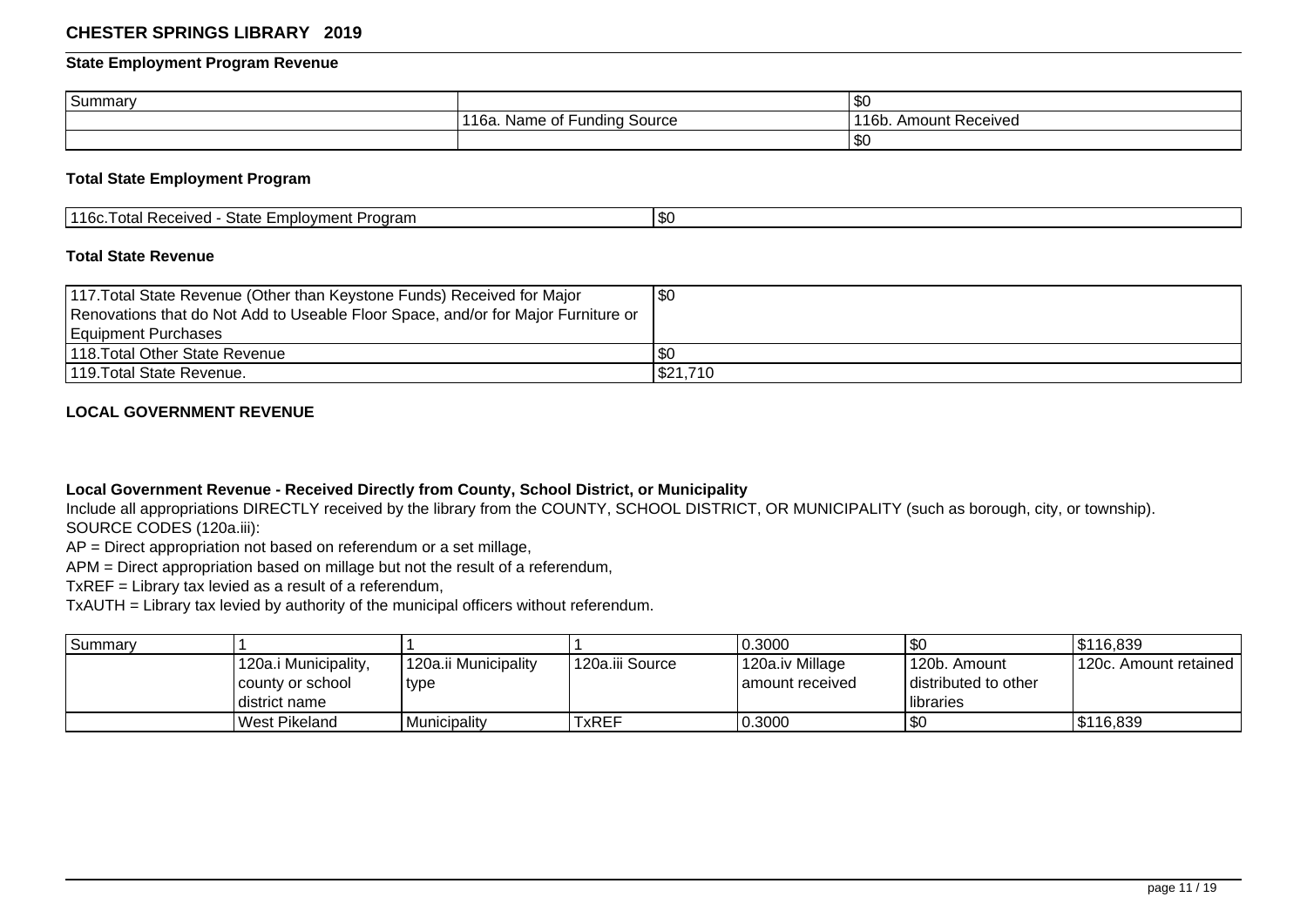# **Local Government Revenue - Received through System Headquarters or County library.**

This section is to be completed by libraries which received local government funds through System Headquarters or a County library. Include the NAME of the System or Library, the NAME of the COUNTY where funds originated, and the AMOUNT received.

| $\overline{\phantom{0}}$<br>Summary |                                                     |                                              | $\sqrt{150.25}$<br>ו טכוטו ש  |
|-------------------------------------|-----------------------------------------------------|----------------------------------------------|-------------------------------|
|                                     | 1010<br><sup>,</sup> Name<br>. Source ⊑<br>Librar : | 1010<br>: County Name<br>Source<br>12 1 a.II | 121a.iii<br>i Amount Received |
|                                     | .<br><b>Chester County</b><br>Library               | v of Chester<br>County                       | $.$ $$15.057$<br>ו טכוטו ש    |

| 123. Total Local Government Revenue Received for Major Renovations that do Not \$0 |           |
|------------------------------------------------------------------------------------|-----------|
| Add to Useable Floor Space, and/or Major Furniture or Equipment Purchases          |           |
| 124. TOTAL LOCAL GOVERNMENT REVENUE                                                | \$132.796 |
| 125. Revenue from School District included above                                   |           |

### **Revenue From Other Local Sources**

**-**

| 126. Other Operating Revenue for Major Renovations that do Not Add to Useable | \$0       |
|-------------------------------------------------------------------------------|-----------|
| Floor Space, and/or for Major Furniture or Equipment Purchases                |           |
| 127. Other Operating Revenue                                                  | 531,993   |
| 128. Miscellaneous Revenue                                                    | <b>SC</b> |
| 129.TOTAL OTHER OPERATING REVENUE                                             | \$31,993  |

## **TOTAL OPERATING REVENUE**

| 130. TOTAL OPERATING REVENUE ALL ACCOUNTS | \$186,499 |
|-------------------------------------------|-----------|
|                                           |           |

#### **BEGINNING BALANCES: Fields 131 through 136 are locked. Contact the State Aid Office with any changes.**

| 131.LSTA Funds Beginning Balance               | \$0        |
|------------------------------------------------|------------|
| 132. Other Federal Funds Beginning Balance     | \$0        |
| 133. State Aid Funds Beginning Balance         | \$0        |
| 134. Keystone Funds Beginning Balance          | \$0        |
| 135. Other State Funds Beginning Balance       | <b>\$0</b> |
| 136. Local Operating Account Beginning Balance | \$75,436   |
| 137.TOTAL BEGINNING BALANCE                    | \$75,436   |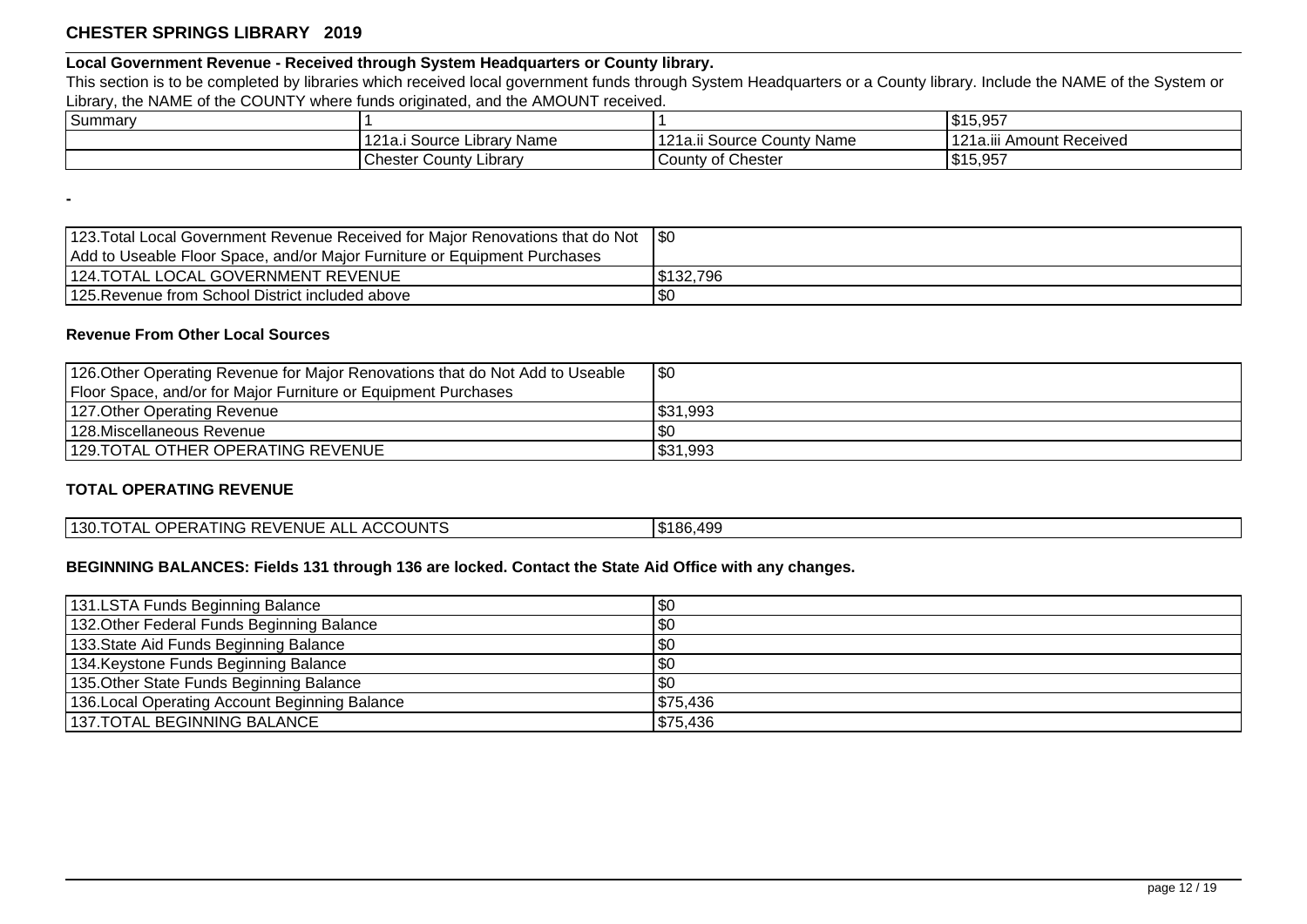### **TRANSFER IN**

| 138.LSTA Funds Transferred Into Operating Account From Other Accounts           | \$0         |
|---------------------------------------------------------------------------------|-------------|
| 139. Other Federal Funds Transferred Into Operating Account from Other Accounts | $\sqrt{50}$ |
| 140. State Aid Funds Transferred Into Operating Account from Other Accounts     | $ $ \$0     |
| 141. Keystone Funds Transferred Into Operating Account from Other Accounts      | \$0         |
| 142. Other State Funds Transferred Into Operating Account from Other Accounts   | \$0         |
| 143. Local Operating Funds Transferred Into Operating Account from Other        | \$5,000     |
| l Accounts                                                                      |             |
| 144. Total Funds Transferred into Operating Account from Other Accounts         | \$5,000     |
| 145.TOTAL FUNDS AVAILABLE                                                       | \$266,935   |

# **EXPENDITURES**

Operating expenditures are the current, on-going costs incurred in providing public library service. These include the salaries and benefits of personnel, collection expenditures, maintenance of equipment, furniture and physical plant.

## **SALARIES AND WAGES EXPENDITURES**

| 146. Salary and Wage Expenditures For All Library Staff                                    | \$81,381 |
|--------------------------------------------------------------------------------------------|----------|
| 147. Salary and Wage Expenditures By Employment Programs For Staff Provided to $\vert \$0$ |          |
| Library                                                                                    |          |
| 148. TOTAL SALARIES AND WAGES                                                              | \$81,381 |

# **BENEFITS EXPENDITURES**

| 149. Employee Benefit Expenditures For All Library Staff                                    | \$17,850 |
|---------------------------------------------------------------------------------------------|----------|
| 150. Employee Benefit Expenditures By Employment Programs For Staff Provided to $\vert \$0$ |          |
| Library                                                                                     |          |
| 1151.TOTAL EMPLOYEE BENEFITS                                                                | 517,850  |
| 152.TOTAL STAFF EXPENDITURES                                                                | \$99,231 |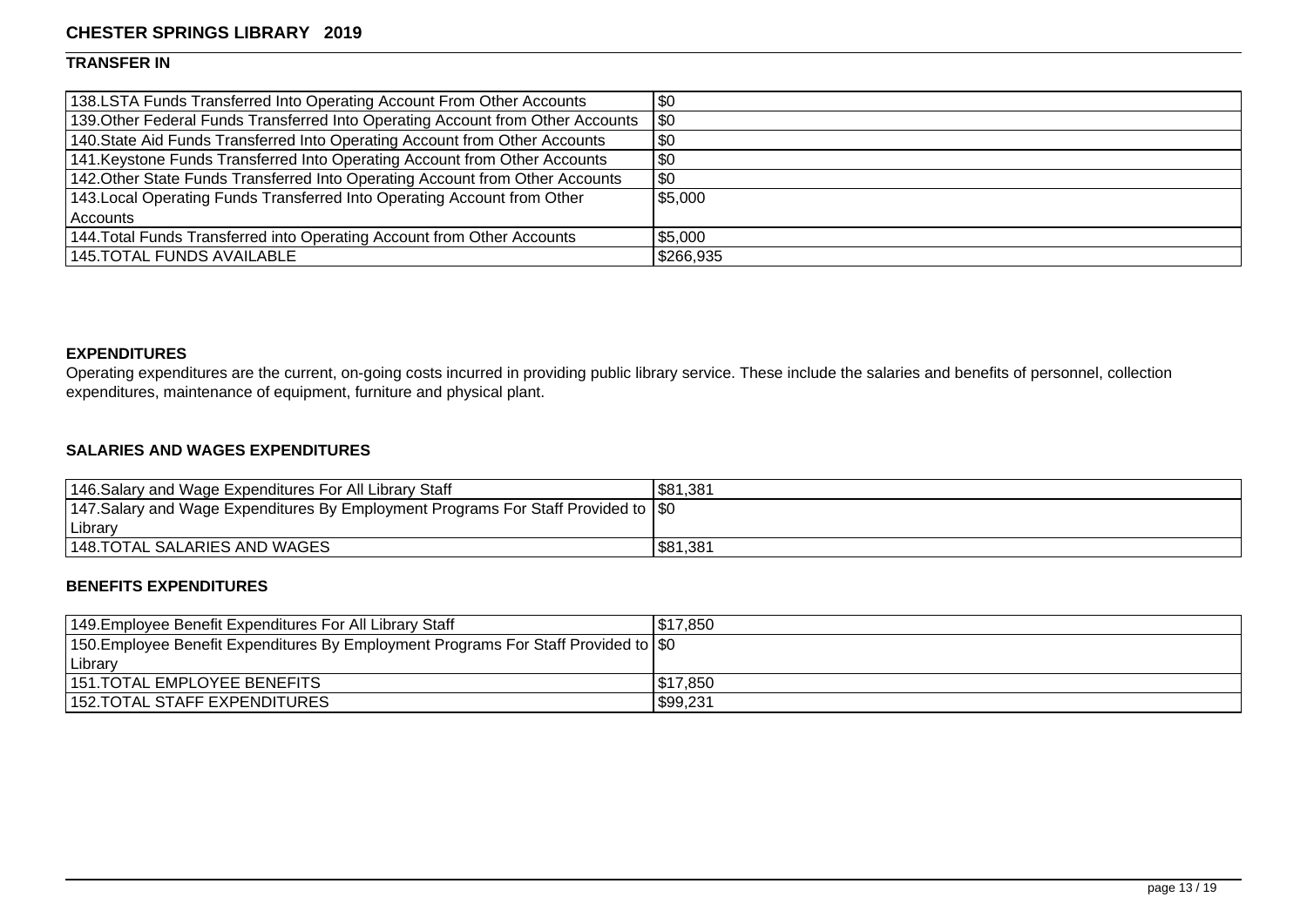# **COLLECTION EXPENDITURES**

| 153. Collection Expenditures - Print Materials                             | \$10,347 |
|----------------------------------------------------------------------------|----------|
| 154. Collection Expenditures - Electronic Materials                        | \$8,498  |
| 155. Collection Expenditures - Other Materials                             | \$5,686  |
| 156. Collection Expenditures - Internet Provider Connection Fees           | \$0      |
| 157. Collection Expenditures - Library Collection Maintenance Supplies and | \$333    |
| Automation Costs                                                           |          |
| 158.TOTAL COLLECTION EXPENDITURES (State standards)                        | \$24,864 |

#### **OTHER OPERATING EXPENDITURES**

| 159. Expenditures for Major Renovations that do Not Add to Useable Floor Space,  | \$3,581   |
|----------------------------------------------------------------------------------|-----------|
| and/or Major Furniture or Equipment Purchases <sup>8</sup>                       |           |
| 160. Other Operating Expenditures                                                | \$33,254  |
| 161. Mortgage Principal Paid                                                     | \$0       |
| 162. Rent to Supporting Municipality and Cost of Raising Money                   | \$278     |
| 162a. Rent to Source that is NOT a Municipality                                  | 9,350     |
| 162b. District Expenditures included in operating expenditures (Completed by DLC | <b>SO</b> |
| ONLY - Not to exceed district funding)                                           |           |
| 163. Total Other Operating Expenditures (State Standard)                         | \$46,463  |
| 164. Total Other Operating Expenditures (Federal reporting)                      | \$43,215  |
| 165. Total Operating Expenditures (State Standards)                              | \$170,558 |
| <b>166.TOTAL OPERATING EXPENDITURES</b>                                          | \$166,977 |

# **ONE-TIME, NON-RECURRING EXPENDITURES**

| 167. Did the Library Have any One-time, Non-recurring Expenditures of Local Funds   Yes |       |
|-----------------------------------------------------------------------------------------|-------|
| During the Report Period? 9                                                             |       |
| 167a. If YES enter total amount of non-recurring expenditures and a note of             | 3,581 |
| explanation.                                                                            |       |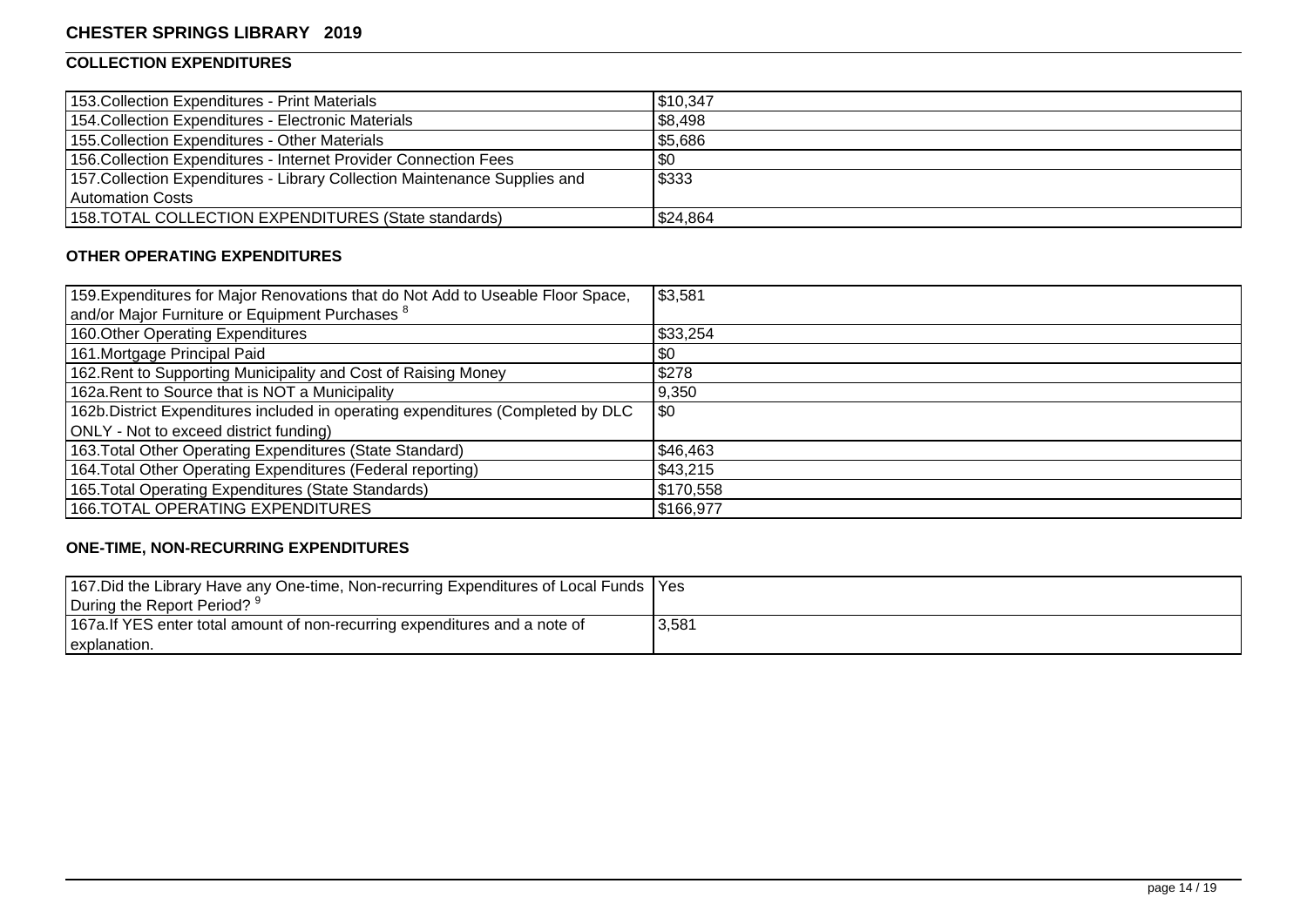# **TRANSFERS OUT**

| 168. Funds Transferred from Operating Account to Bookmobile Replacement Fund    | \$0       |
|---------------------------------------------------------------------------------|-----------|
| 169.LSTA Funds Transferred from Operating Account Into Other Accounts           | \$0       |
| 170. Other Federal Funds Transferred from Operating Account into Other Accounts | <b>SO</b> |
| 171. State Aid Funds Transferred from Operating Account into Other Accounts     | \$0       |
| 172. Keystone Funds Transferred from Operating Account into Other Accounts      | \$0       |
| 173. Other State Funds Transferred from Operating Account into Other Accounts   | \$0       |
| 174. Local Operating Funds Transferred from Operating Account into Other        | \$26,540  |
| l Accounts                                                                      |           |
| 175. Total Funds Transferred from Operating into Other Accounts                 | \$26,540  |

### **FINANCIAL SUMMARIES**

### **SUMMARY OF ACCOUNTS**

Beginning Balance + Transfers In + Revenue - Total Expenditures - Transfers Out = Ending Balance

Please enter the total expenditure for each row. If no expenditure, enter 0.

|                            | Beginning Balance | Transfers In | Revenue   | Total Expenditures | Transfer Out | <b>Ending Balance</b> |
|----------------------------|-------------------|--------------|-----------|--------------------|--------------|-----------------------|
| <b>LSTA</b>                |                   | \$0          |           | \$0                | \$0          |                       |
| <b>Other Federal Funds</b> | 1\$0              | \$0          |           |                    | \$0          |                       |
| State Aid                  |                   | 1\$0         | \$21,710  | \$21,710           | $ $ \$0      |                       |
| Keystone                   |                   | \$0          | ັ⊍ບ       | \$0                | \$0          |                       |
| Other State Funds          | <b>SO</b>         | \$0          |           | \$0                | \$0          |                       |
| Local Operating            | \$75,436          | \$5,000      | \$164,789 | \$148,848          | \$26,540     | \$69,837              |
| Total                      | \$75,436          | \$5,000      | \$186,499 | \$170,558          | \$26,540     | \$69,837              |

## **CAPITAL REVENUE**

| 177. Capital Revenue - Federal Funds                      | 1\$0    |
|-----------------------------------------------------------|---------|
| 1178. Capital Revenue - State Funds - Other than Keystone | 1\$0    |
| 179. Capital Revenue - State Funds - Keystone             | \$0     |
| 1180. Capital Revenue - Local Government Funds            | \$0     |
| 1181. Capital Revenue - Other Local Funds                 | \$5,074 |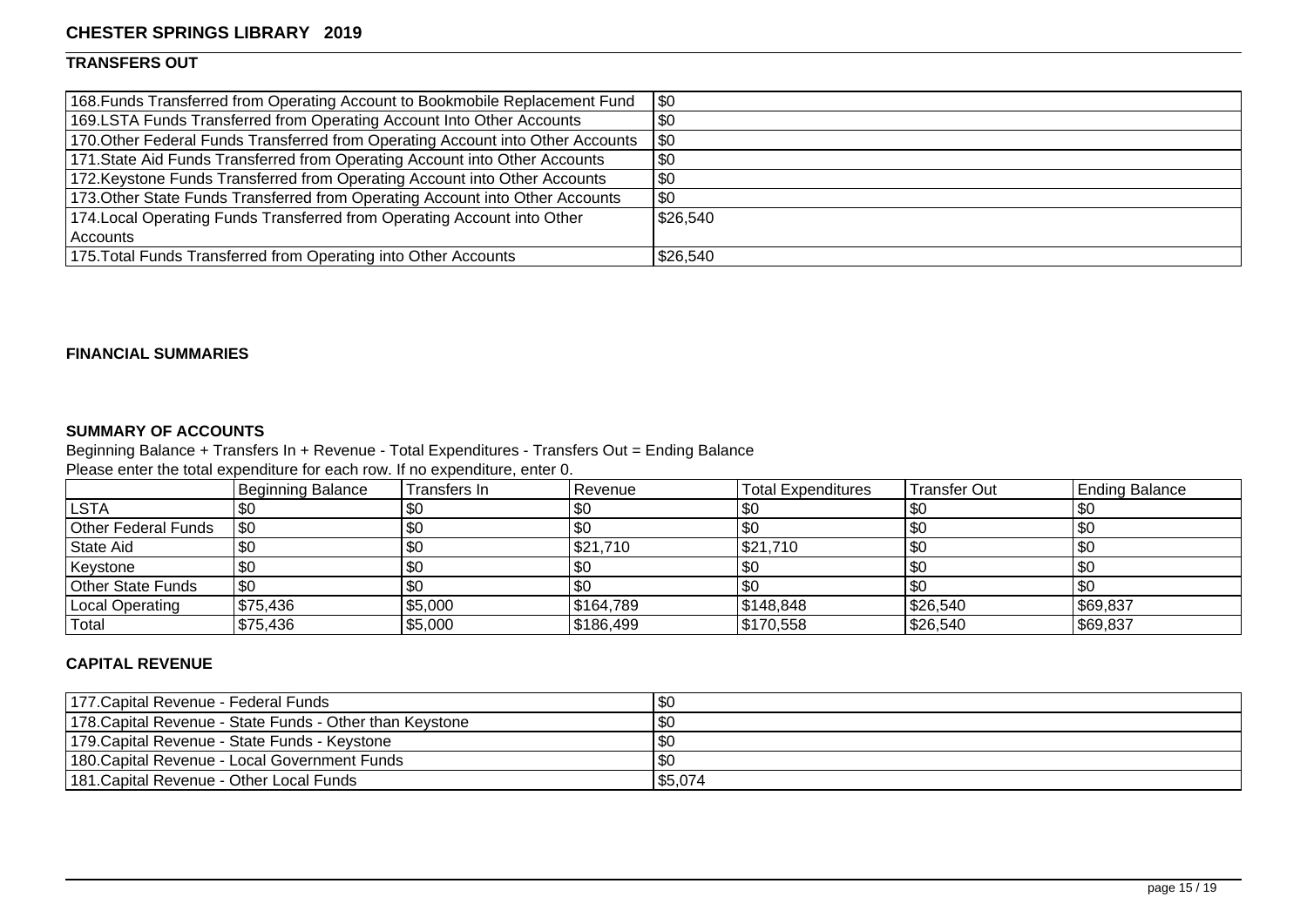#### **CAPITAL EXPENDITURES**

| 182. Capital Expenditures<br>Kevstone<br>nev. | <b>\$0</b> |
|-----------------------------------------------|------------|
| $183$ . Capital E<br>Othe<br>. Expenditures - | l \$0      |
| 184.<br>otal<br>Capital<br>Expenditures       | \$3,581    |

#### **OTHER ACCOUNTS**

| $185.$ <sup>T</sup><br>of All<br>otal<br>I Trust Funds and Endowments                          | \$317,824<br>৩৩          |
|------------------------------------------------------------------------------------------------|--------------------------|
| $186.$ <sup>T</sup><br>Funds and Endowments that is Restricted<br>Amount of<br>∣ota<br>∣rust l | æ.<br>ึง∪                |
| l of All Other<br>$1187.$ <sup>T</sup><br>Local<br>'−unds<br>ota                               | $-10$<br>ົດດ<br>\$39.546 |

#### **Certification of Estimated Costs**

Certification of Estimated Costs. In instances where a library shares utilities, supplies, janitorial or other services with a municipality or some other agency, without paying for them, the value of these items may be calculated and included as part of local financial effort. 22 PA Code § 131.59 A copy of the Certification of Estimated Costs (CEC) document is available on the LibPAS login page. Print a copy of the form for each contributing entity listed and give to municipality/agency to complete. Enter the total estimated cost as calculated in column 2 of the CEC document here. Submit the completed CEC document, with original signature and seal, as part of the library's supporting documentation. (Formerly question 224.)

| $\sim$<br>Summary |                                                        | ູ            |
|-------------------|--------------------------------------------------------|--------------|
|                   | $\sqrt{2}$<br>Contributing Entity<br>l 188.a Name of t | 188.b Amount |
|                   |                                                        | w            |

#### **GIFTS**

| l Summarv                               |                                |                                  |                                |                                |
|-----------------------------------------|--------------------------------|----------------------------------|--------------------------------|--------------------------------|
|                                         | 189.a Gifts Purchased          | 189.a.i For any Gifts described  | 189.b Gifts Purchased          | 189.c Gifts Purchased          |
|                                         | Specifically for the Library - | as 'Other' in 189.a, please give | Specifically for the Library - | Specifically for the Library - |
|                                         | Description                    | l details below.                 | Donor                          | Amount                         |
| <b>Gifts Purchased Specifically for</b> |                                |                                  |                                | 1\$C                           |
| the Library                             |                                |                                  |                                |                                |

#### **LOCAL FINANCIAL EFFORT CALCULATIONS**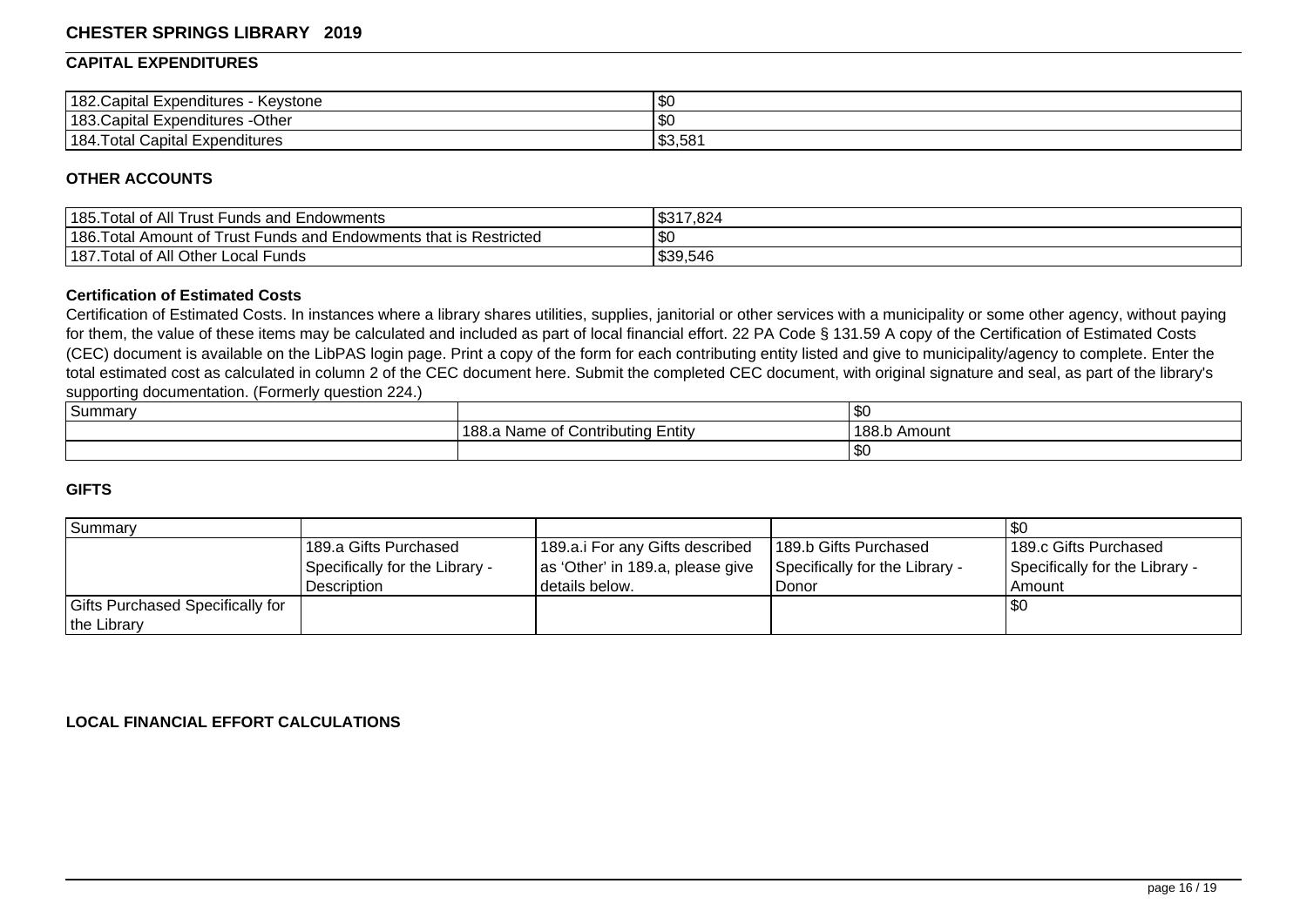### **Adjusted Total Operating Figure for Local Financial Effort**

| A. Total Operating Expenditure                                                         | \$170,558   |
|----------------------------------------------------------------------------------------|-------------|
| B.Mortgage Principal                                                                   | $\sqrt{30}$ |
| C.10% of Total Operating Expenditure                                                   | \$17,056    |
| D.Mortgage Adjustment                                                                  | 5-17.056.   |
| E.Mortgage Allocation: If line B is greater than line C, enter the amount from line D. | <b>SO</b>   |
| If line B is less than line C, enter 0                                                 |             |
| <b>F.Bookmobile Funds</b>                                                              | \$0         |
| <b>G.LFE Operating Expenditures</b>                                                    | \$170,558   |

#### **Credits Toward Local Financial Effort**

| H. Total Capital Expenditure                                                  | ∣v∪           |
|-------------------------------------------------------------------------------|---------------|
| L.Capital Expenditure Credit: Enter line C or line H,<br>. whichever is less. | œ7<br>ن دان ا |
| J.Gifts Purchased                                                             | ا ت           |
| K. Total LFE Credits                                                          | $\sim$<br>৩∪  |

# **Deductions From Local Financial Effort**

| L.State Aid Expended           | .710<br>ا \$21 |
|--------------------------------|----------------|
| M.LSTA Expended                | l \$0          |
| N.Keystone Funds Expended      | l \$0          |
| <b>O.Rent to Muncipalities</b> | \$278          |
| <b>P. Total LFE Deductions</b> | \$21,988       |

# **Subtotal Local Financial Effort**

| ___<br>' ~<br>IQ.Subtotal<br>. . | 148,57″ه |
|----------------------------------|----------|

## **Estimated Shared Costs Credit**

| R.Estimated Shared Costs                                                             | m c<br>æС |
|--------------------------------------------------------------------------------------|-----------|
| S.Maximum Allowable Shared Cost Credit                                               | \$26,218  |
| T.Credit for Estimated Costs: E<br>. Enter line R<br>R or line S, whichever is less. | \$0       |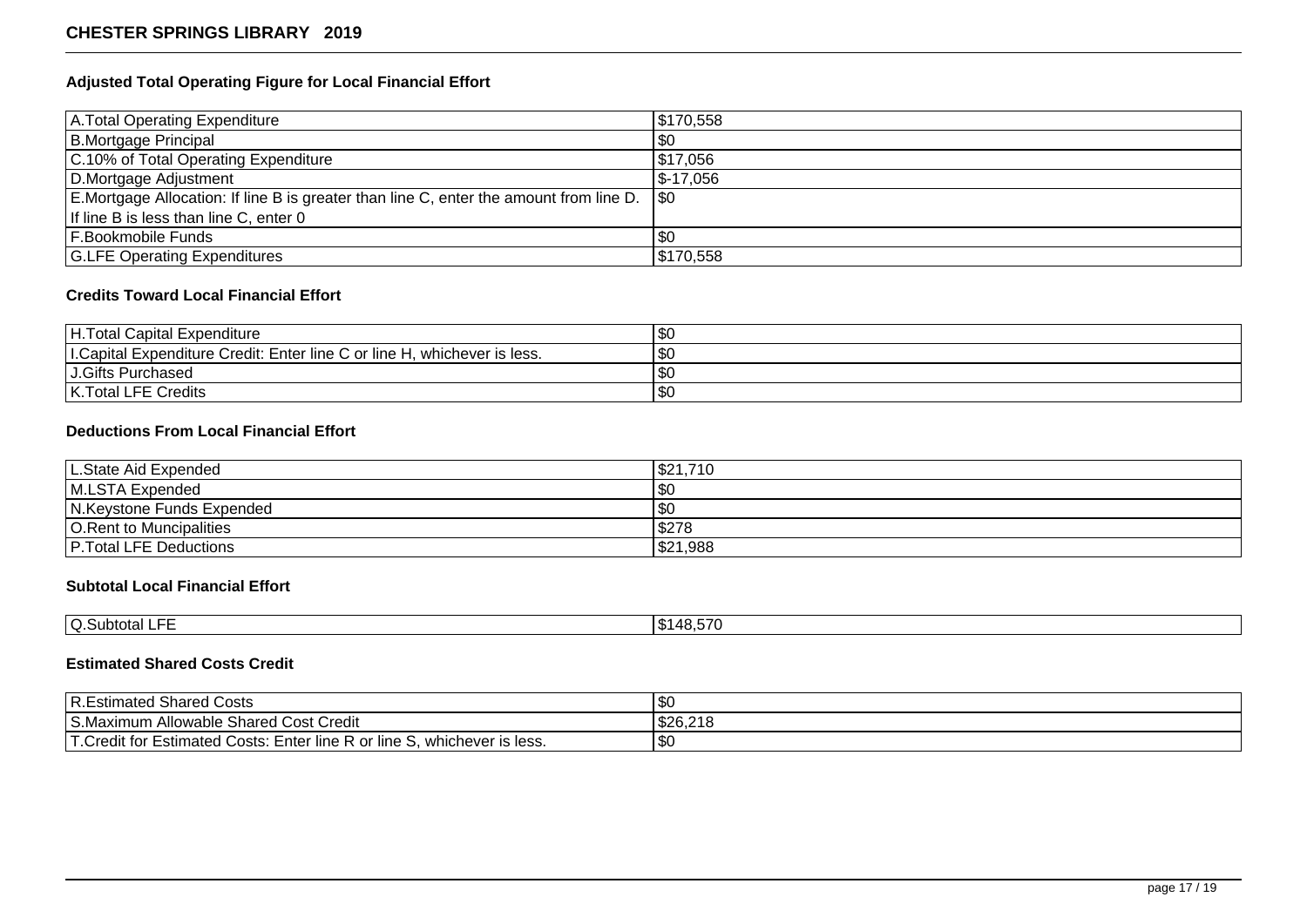#### **Total Local Financial Effort**

| I Financial Effort<br>nt<br>$\sim$<br>–∪ua⊨−<br>uldi | \$148,570 |
|------------------------------------------------------|-----------|

#### **BRANCH REPORT**

| <b>IDoes</b><br>ches <sup>.</sup><br>. hranch<br>$I$ introni<br>ר המורח<br>. bran<br>$\cdot$ True<br>⊓av<br>⇒ ilDIa⊵<br>ำ แ⊾<br><b>FILL</b><br>а ию | l Nc |
|-----------------------------------------------------------------------------------------------------------------------------------------------------|------|

#### **BOOKMOBILE REPORT**

| <b>IDoes</b><br>. .<br><b>bookm</b><br>obiles'<br>$I$ introni<br><sup>'</sup> have a<br><b>UMANILA</b><br>.<br><br>~<br>∠ iiDidi⊻<br>ີ U ເ<br>.<br>.<br>. | l No |
|-----------------------------------------------------------------------------------------------------------------------------------------------------------|------|
|-----------------------------------------------------------------------------------------------------------------------------------------------------------|------|

<sup>1</sup>, Rep Howard, District 167(0-2020-02-18)

<sup>2</sup>, Sen Dinniman, District 19(0-2020-02-18)

 $^3$ , Rep Houlahan, District 6(0-2020-02-18)

 $^4$ , 54. Library Director is required to work 37.5 hours weekly as per the personnel policy, but pay period is 35 hours per week.(0-2020-02-13)

 $5$ , 70a. Library Director is required to work 37.5 hours weekly as per the personnel policy, but pay period is 35 hours per week.(0-2020-02-13)

 $^6$ , 90. Even though the amount of programs is lower, the attendance is higher. The previous programmer favored smaller groups per program.(0-2020-02-13)

 $^7$ , 98. This is a partial year of data. July 2019 to December 2019. (July - 100, August - 77, September - 125, October - 112, November - 140, and December -86)(0-2020-02-19)

 $^8$ , 159. Renovation, furniture, computer equipment(0-2020-02-27)